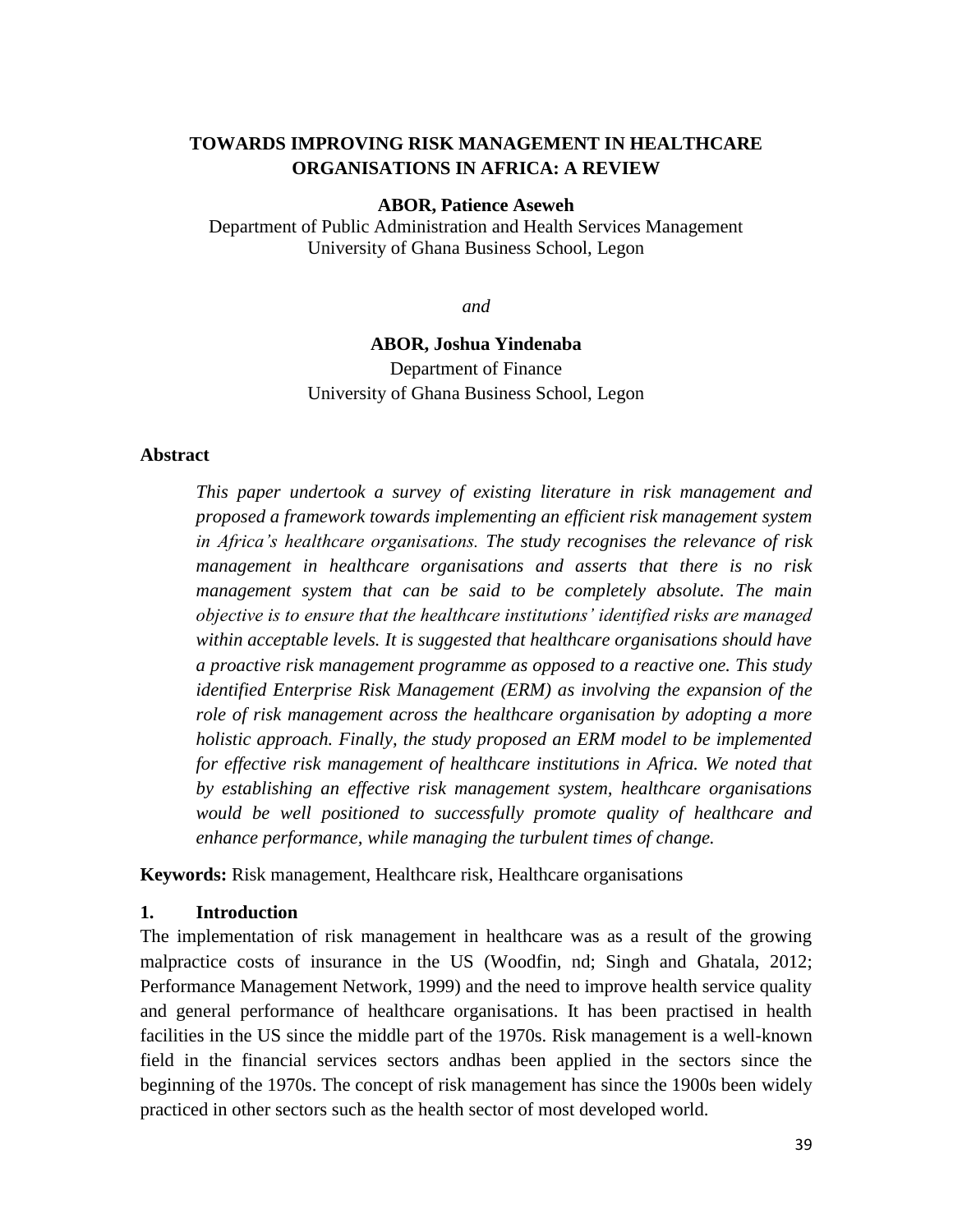*LALA, Fredrick, NDINYA, Amin, OGADA, Mauric,; CHEPKULEI, Bellah, APOLLO, Florence, MSINGA, Stephen and ABOR, Patience Aseweh and ABOR, Joshua Yindenaba: Towards Improving Risk Management in Healthcare MOHAMMED, Mariam: Perception of Gemba Kaizen's Upper Management Commitment Principle on Employee Organisations in Africa: A Review*

In general, risk management is a systematic process for identifying and evaluating pure loss exposure an entity faces, selecting and implementing the most appropriate techniques for treating such exposure (Rejda, 1998). It is regarded as performing activities aimed at minimising the adverse effect of uncertainty with respect to possible losses (Schmit and Roth, 1990). Risk management is now an integral part of every organisation's operations, and its main aim is to support management activities so as to efficiently realise the organisation's objectives (Tchankova, 2002). It is imperative for firms' approach in risk management to be more proactive, rather than the reactive approach, which considers risk management as just an exercise of complying with existing regulation with the tendency of negatively affecting the institution (Akotey and Abor, 2013).

Developments in healthcare are associated with major challenges in healthcare organisations. In this changing environment, the quality of healthcare delivery and patient safety are clearly confronted with several challenges (Hickey et al, 2010; Briner et al, 2010). The incidence of healthcare risk, including near misses, errors, adverse events, and other health related incidents have notable effects on patients. This creates huge concerns for healthcare organisations. The Institute of Medicine (IOM) reported that as of 2000, most hospital risks were directly as a result of insufficiencies and defects in the system of healthcare (Adibi et al, 2012). It is argued that a high incidence of avoidable adverse events as a result of medical or clinical error emphasised the importance of having a national approach to making healthcare safe (Kohn et al, 2000). This called for efforts towards instituting healthcare risk management system in order to deal with the adverse effects of health risks on patients. A healthcare risk management system is expected to enhance the quality of health service and assist in ensuring patients'safety, as well as that of visitors and employees. It is also expected to lower the costs related to healthcare delivery (Verbano &Turra, 2010). Fernández-Castelló et al. (2018) present a standardised approach for examining the management of clinical risks under the framework for integrated risk management. They suggest that such a framework for risk management is necessary in preventing adverse events by enabling healthcare organisations to always ensure risk areas are identified, uncertainties managed and eventually optimise organisational preparedness to dealing with healthcare risks.

In spite of the concentrated attempt to improve healthcare organisations' safety, the rate of adverse events has not significantly improved (Shekelle et al, 2011; Wang et al, 2014; Owens et al, 2018). The issue is even more pronounced in developing countries, considering the enormous challenges confronting the healthcare system in Africa and other developing countries. The problems of high morbidity rates, complications, and medical mistakes and so on are prevalent in healthcare institutions, especially in Africa. Yet the issue of risk management in healthcare organisations is a fairly new concept in Africa. Unlike in developed countries, cases of medical negligence and malpractice in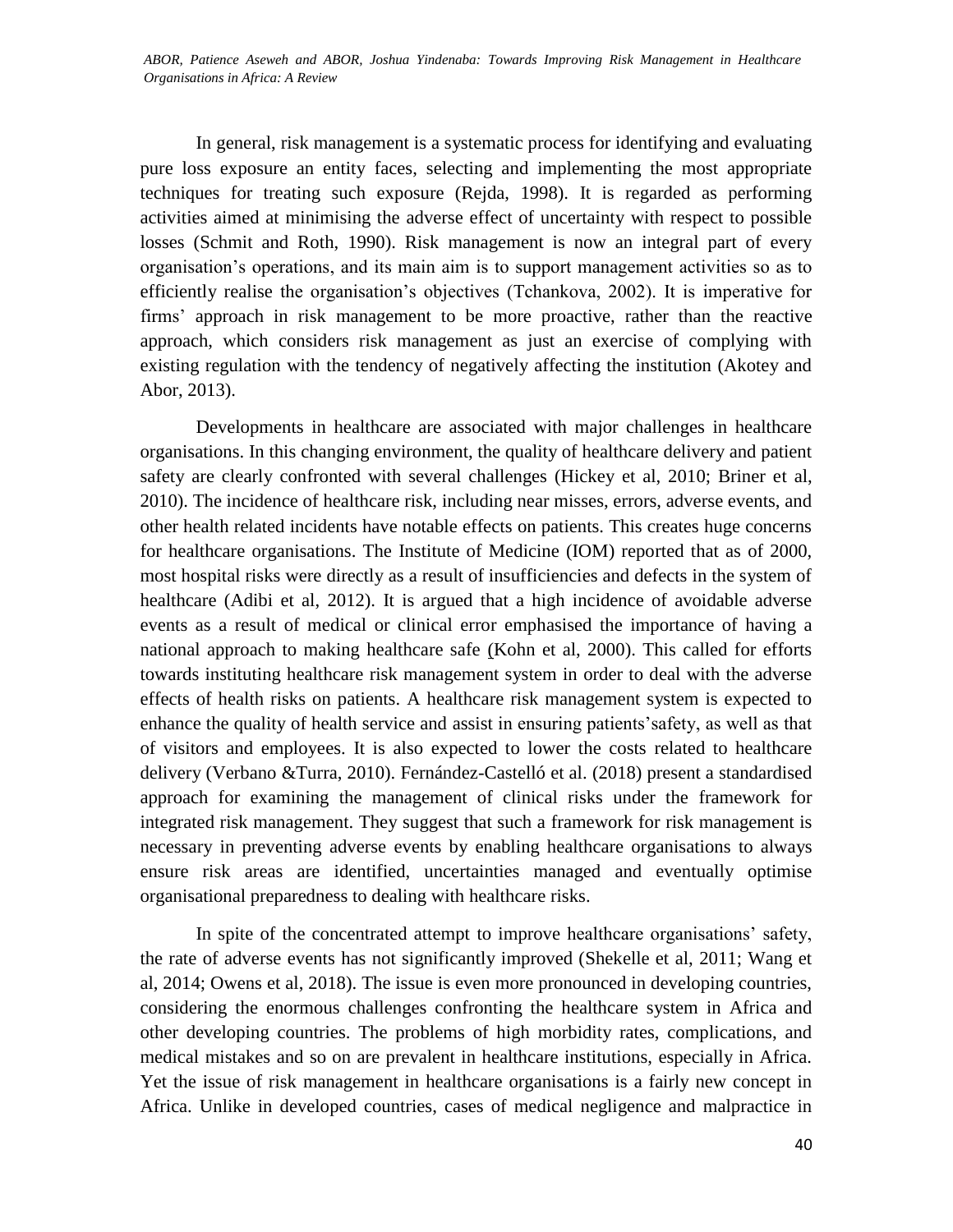Africa hardly ends up in the law courts. However, with advancement in information and communication technology (ICT) and increasing sophistication and exposure among Africans, the trend is changing. It should not be lost on us that very soon we will begin to witness many law suits against healthcare organisations in Africa and other developing countries for medical negligence and malpractice. This therefore calls for African healthcare institutions to begin to take risk management seriously. This paper provides a review of risk management in healthcare organisations. It undertakes a survey of the existing literature in the area and proposes a framework towards implementing an efficient risk management system in Africa's healthcare organisations.

The rest of the paper is organised as follows. Section 2 describes the methodology used in this review paper. Section 3 discusses what risk management in healthcare entails and looks at how to build an effective risk management programme. Section 4 provides a review of enterprise risk management. Section 5 shows how to employ a risk management model in healthcare organisations. Finally, section 6 concludes the study.

# **2. Methodology**

This study involved a desk review of risk management of healthcare organisations. We relied on online databases including Scopus, PubMed and Google Scholar. We searched for both theoretical and empirical literature on the subject matter. We specifically searched for literature on risk management in healthcare or healthcare risk management, building an effective risk management programme, and enterprise risk management. We also searched for literature from the websites of Committee of Sponsoring Organisations (COSO) of the Treadway Commission, the American Society for Healthcare Risk Management (ASHRM), the Healthcare Financial Management Association (HFMA), and the Canadian Healthcare Association. Following the review of the extant literature, we developed a model for the effective and holistic risk management in healthcare organisations, especially in Africa.

# **3. Risk Management in Healthcare Organisations**

# **3.1 What is Risk Management in Healthcare?**

How do we define risk management within the context of healthcare organisations? Risk management in healthcare is a systematic programme aimed at reducing preventable injuries and accidents and minimising financial losses to the organisation (Orlikoff and Vanagunas, 1988). Risk management in healthcare is also described as the clinical and administrative activities carried out in identifying, evaluating, and reducing patients, hospital staff, and visitors'risk of injury, as well as the organisation's risk of losses (The Joint Commission, 2007). It comprises the clinical, administrative systems and processes that the healthcare institution employs for detecting, monitoring, assessing, mitigating, and preventing risks in the institution. Healthcare institutions are able to proactively and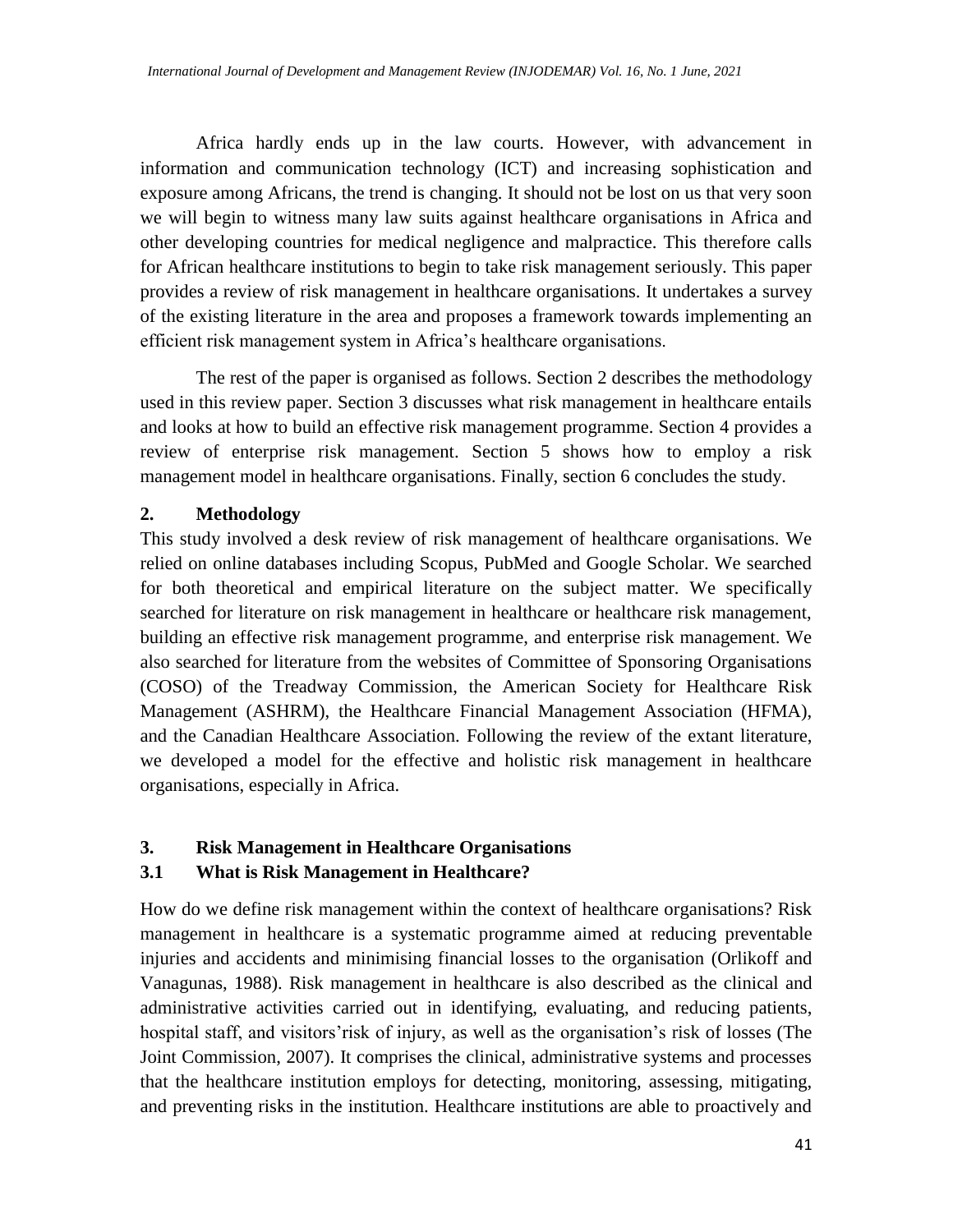systematically ensure patients' safety and protect the organisations by employing risk management. According to Orlikoff and Vanagunas (1988), traditional programmes designed to manage risk in many healthcare organisations tend to concentrate on maintaining and improving facilities and equipment, and also ensuring the protection of the safety of patients, employees, and visitors. However, it is becoming increasingly obvious that the greatest risk of claims against healthcare institutions have to do with patient care, especially in obstetrics and general surgery. In their view, this realisation has widened the conventional scope by including activities aimed to identify, evaluate, and reduce patients' risk of injury in connection with healthcare.

Risk management in healthcare or healthcare risk management is also known as clinical risk management (CRM). According to Briner et al (2010), CRM involves the instruments, structures, processes, and activities targeted at identifying, analysing, preventing, monitoring, and managing clinical risks. Some of the primary objectives of CRM programmes include: (1) to decrease the occurrence of adverse events that are preventable and that result in liability claims by ensuring the maintenance or improvement in the quality of healthcare; (2) to lower the likelihood of filing a claim after an adverse occurrence by quickly identifying and following up of mal-occurrences; and (3) to assist in the control of costs of the claims that come up by immediately identifying and intervening with the patient and/or family<sup>1</sup> (Morlock and Malitz, 1991). Orlikoff and Vanagunas (1988) stress on the preventive aspects of risk management, which is conceptualised as an arrangement which follows these steps: prevention of the patient or others from a law suit; prevention of the patient from being injured iatrogenically; prevention of a claim being filed by the patient for malpractice; prevention of a claim being filed from continuing litigation; and prevention of the healthcare organisation's law suit loss. Without proper risk management system in place, a healthcare organisation could encounter more liability; healthcare of patients could suffer; workplace quality of healthcare staff could diminish etc., and all these would result in financial losses, if they are ignored by the healthcare organisation.

## *3.2 Building an Effective Risk Management Programme*

Healthcare organisations need to have in place an effective risk management programme. A risk management programme involves the formulation of strategies to deal with risks affecting the healthcare organisation. Its purposeisto ensure the protection of patients, hospital staff and visitors from unintentional injury. The risk management programme is also aimed at protecting the healthcare organisation's financial and intangible assets, including its reputation and standing in the society.

Building a risk management programme requires the preparation of a risk management plan, which is core for the implementation of the healthcare organisation's

 $\overline{\phantom{a}}$ <sup>1</sup> US Gen Acct'g Office, Health Care Initiatives at I (cited in note 5).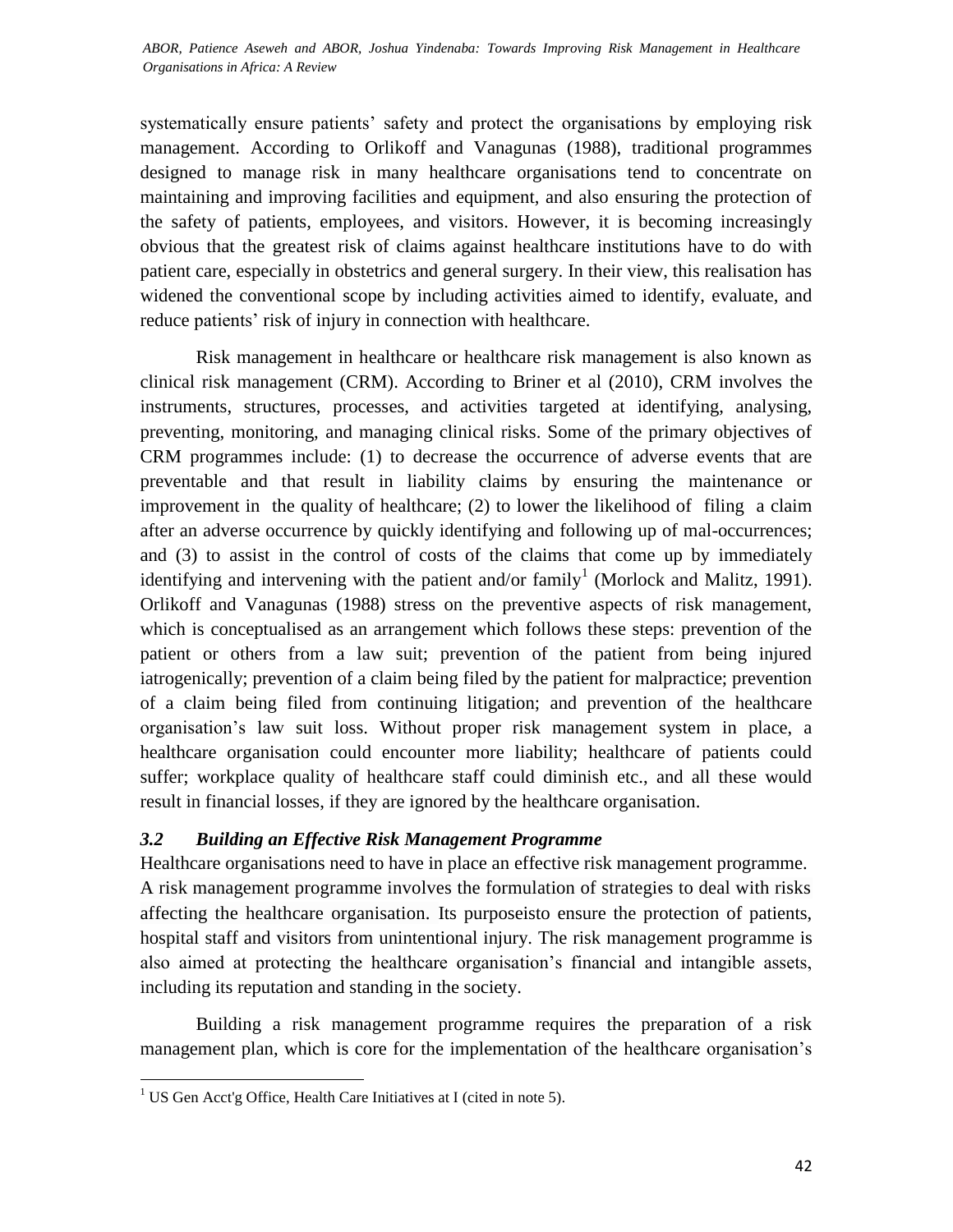overall risk management programme. It is the guiding document that assists the healthcare organisation in strategically identifying, managing, and mitigating risk. It is aimed at providing guidance and structure for the organisation's clinical and business services that improve the quality of healthcare to patients, while promoting a safe environment. Healthcare leadership and management need to be familiar with and involved in developing and evaluating the risk management plan on a continuous basis. The hospital board must also be involved in reviewing the organisation's annual plan and report on risk management, so as to integrate risk management into the overall strategic process (Performance Management Network, 1999; Patrick, 2004). The risk management plan communicates the purpose, scope, and objectives of the healthcare organisation's risk management procedure. It also defines the obligations of the risk manager and other hospital staff who have a responsibility towards managing risk.The risk management plan aims at providing a comprehensive approach to minimising risks. Activities in connection with risk management include identification, investigation, analysis, evaluation, selection and implementation of the most appropriate means of correcting, reducing, managing, transferring and/or eliminating risks<sup>2</sup>.

## *3.3 Steps Involved in Effective Risk Management Programme*

The Canadian Healthcare Association (2002) and the Canadian National Steering Committee on Patient Safety (2002) suggest that to be able to establish functional risk management, healthcare organisations need to address three systemic barriers. They are: a punitive culture of blame that pushes issues regarding risk at the background; inability to implement a systemic approach that enables staff to effectively learn from adverse occurrences; and uncoordinated mechanisms for reporting and analysing risk (Patrick, 2004). Though research on risk management in healthcare is still relatively new (Bryant and Hagg-Ricket, 2001), it is recommended that in addition to dealing with these barriers, building an effective risk management programme also requires some basic fundamental elements: a formal structure, appropriate scope covering the types of risk, the risk strategies and well defined procedures. Therefore, implementing an effective risk management programme should involve some stages, as follows (see Bryant and Hagg-Ricket, 2001; Patrick, 2004):

determining the coverage of the risk management programme;

 $\overline{\phantom{a}}$ 

- choosing a type of structure and the essential features to aid the programme;
- identifying the risk management strategies and processes of regulation needed for considering specific patients;
- implementing coordinated mechanisms for tracking, measuring and analysing risk;
- promoting the safety ofpatients as well as a disclosing culture throughout the healthcare organisation;

<sup>&</sup>lt;sup>2</sup>https://www.coursehero.com/file/23775559/Risk-Management-Plan-Template-04012010/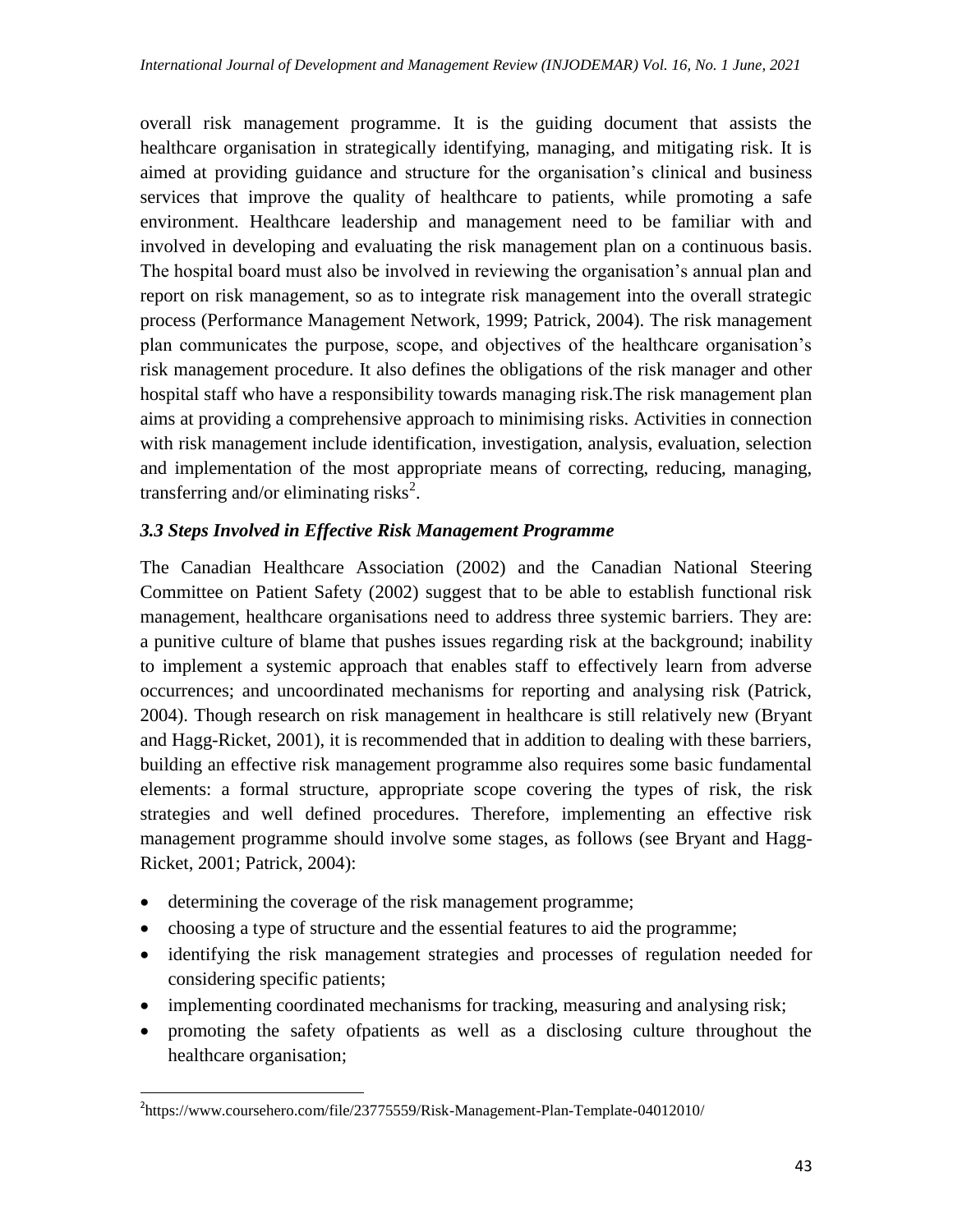ABOR, Patience Aseweh and ABOR, Joshua Yindenaba: Towards Improving Risk Management in Healthcare *Organisations in Africa: A Review*

- conducting on-going educational programmes on risk management for all staff;
- designing systems of communications for the dissemination of risk incidents information widely; and
- monitoring and evaluating the efficiencyof the programme on a regular basis.

It is also important to consider basic requisites of building the risk management programme of a healthcare organisation and these include: the risk manager's appointment with the support of hospital board, CEO, medical staff, and other parts of the healthcare institution's community; the risk manager making the necessary rounds and meeting heads of department to familiarise him/herself with the risk management responsibilities; and, the implementation of the risk management activities with support from the risk management committee to ensure that the healthcare organisation is doing what is necessary to manage risk (Dankmyer and Groves, 1977). Guo (2015) suggests that the risk management programme should aim at identifying, analysing, and eliminating actual and potential risks. It needs to also ensure that communication, consultation, monitoring, and review systems are established to help in preventing risk, and facilitating the constant enhancement of risk management competences

### *3.4 Components of Risk Management Programme*

The healthcare risk management programme includes the following important  $components<sup>3</sup>$ :

Event/Incident/Occurrence reporting: this is aimed at providing a systematic, organisation-wide programme of reporting risk exposures to identify potential liability in future. The risk management programme involvesa system for reporting events used for identifying, reporting, tracking, and trending event patterns with the possibility of triggering adverse patient outcomes or injuries to people, assets and properties of the organisation. It is aimed at reducing injuries that are preventable and damage to properties as well as minimise the financial gravity of claims. It is the risk manager's responsibility to track events' data so as to report what is he/she finds to the department responsible for improvement in quality/performance and the departments concerned with following up on the events for the necessary action to be taken.

Reporting activities associated with risks management as part of the process of improving quality/performance: the effectiveness of activities in connection with risk management is dependent on collaborating with activities in relation to quality/performance improvement. Therefore, the risk manager works with hospital staff in charge of quality/performance improvement to ensure proper coordination of activities between both areas. This enhances the process of identifying and resolving risk and issues of quality.

 $\overline{\phantom{a}}$ 

<sup>&</sup>lt;sup>3</sup>https://www.coursehero.com/file/23775559/Risk-Management-Plan-Template-04012010/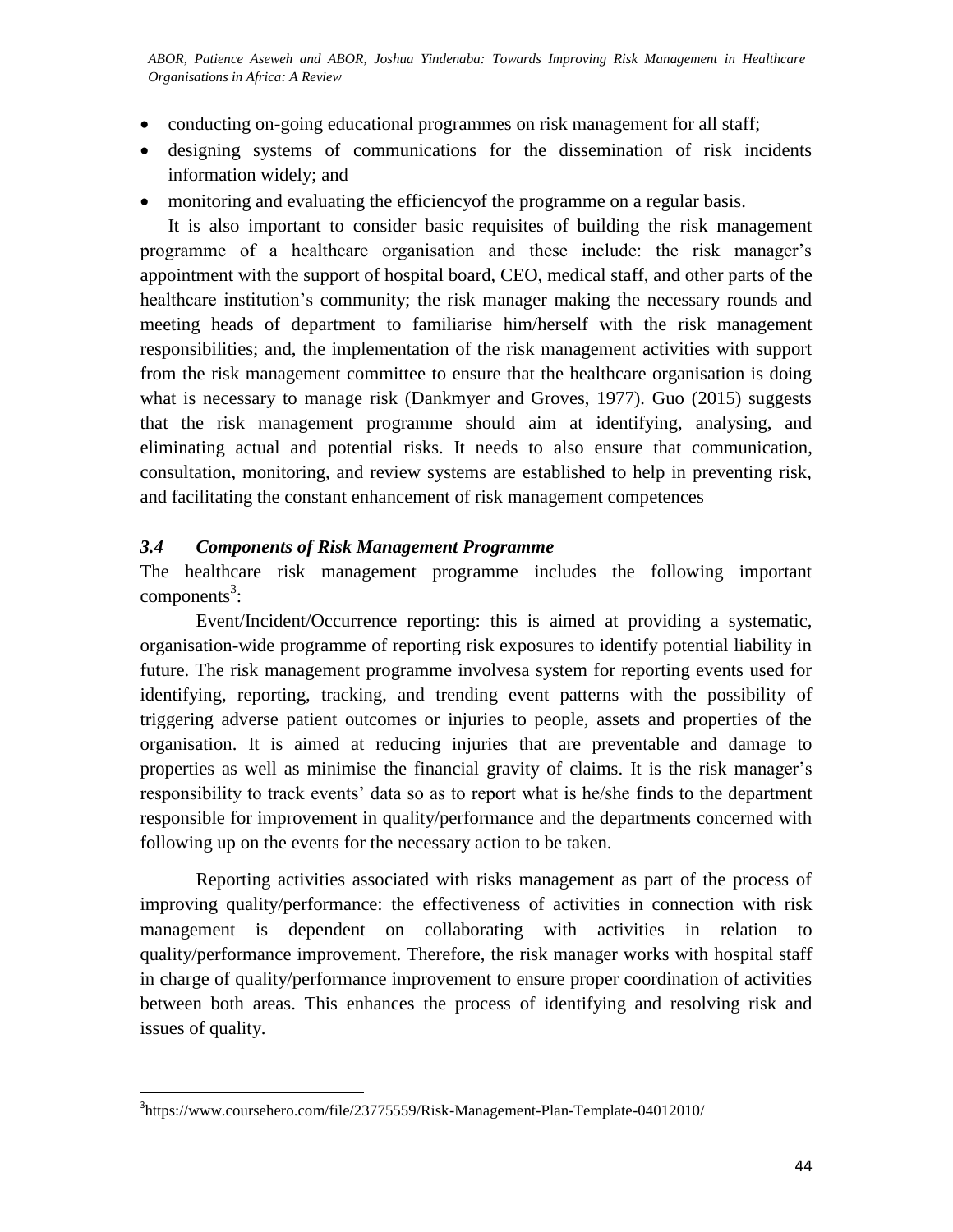Educational activities: these have to do with the risk a manager facilitating orientation programmes for new employees, including those engaged on contract basis. A dedicated annual educational programme is delivered to concentrate on awareness creation regarding risk exposures and activities regarding how current risk can be prevented. Other in-service and training programmes need to be offered as identified through the constant events monitoring, tracking and trending and/or as a member of staff in the organisation requests.

Management of complaints/grievances by patients and family: this involves the organisation putting in place a formal written procedure for managing complaints/grievances by patients and family. This procedure needs to specify responses to and how complaints by patients and family are resolved. It must comprise time frames for the responses; the chain-of-command used in resolving problems, and documenting the activities concerned.

Patient satisfaction: it involves the organisation measuring patient satisfaction and responding to matters that have been pinpointed in patient satisfaction surveys. The risk manager monitors complaints and reports such findings in relation to quality/performance improvement. Equally important is risk management's exact involvement in resolving complaints appropriately.

### **3.5 Benefits of Effective Risk Management Programme**

 $\overline{\phantom{a}}$ 

A number of tangible benefits have been identified to be associated with establishing an effective risk management programme, including<sup>4</sup>:

- **Ensuring compliance** An important benefit of an effective risk management programme is ensuring that the healthcare organisation is complying with several key aspects of accreditation. The risk management programme needs to receive oversight responsibility by the hospital board. In some jurisdictions, an effective risk management is a requirement for obtaining facility license. Others require having a licensed healthcare risk manager.
- **Identifying weaknesses in connection with system and healthcare provider before the occurrence of an adverse event**–Establishing an effective risk management programme in a healthcare organisation is the organisation's first line of defence in identifying a weakness or failure in the system prior to its occurrence and mitigating or minimising any possible loss after its occurrence.
- **Mitigating or reducingpossible loss after the occurrence of an event** Healthcare providers are likely to be exposed to significant adverse patient outcome, especially if

<sup>&</sup>lt;sup>4</sup>https://www.beckersasc.com/asc-accreditation-and-patient-safety/5-tangible-benefits-of-an-effective-riskmanagement-program.html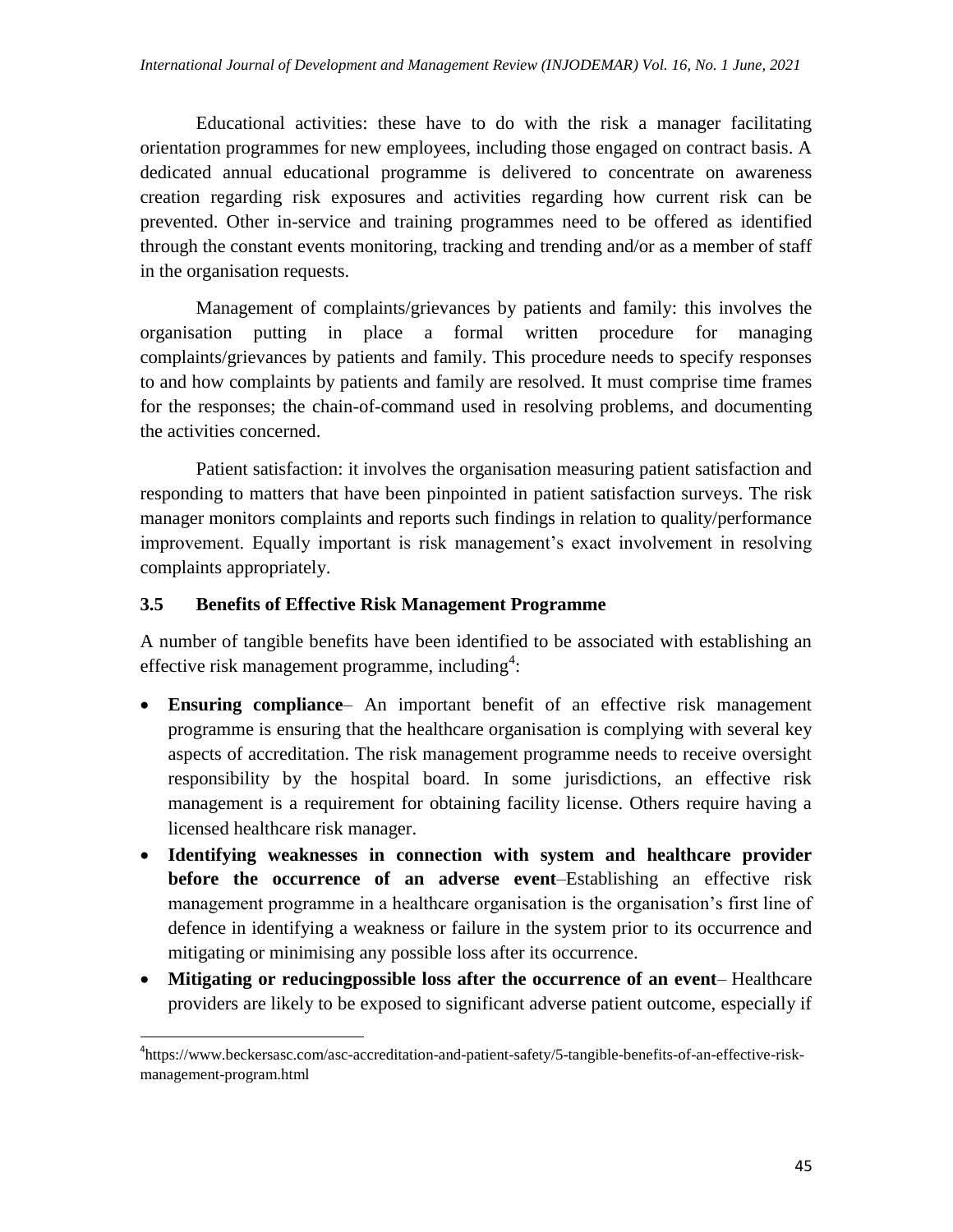*International Journal of Development and Management Review (INJODEMAR) Vol. 16, No. 1 June, 2021 ABOR, Patience Aseweh and ABOR, Joshua Yindenaba: Towards Improving Risk Management in Healthcare Organisations in Africa: A Review*

they have practiced long enough. Adhering to the principles of an effective risk management programme helps in mitigating collateral losses following an adverse event.

- **Providing a framework for obtaining data to improve patient outcome** An effective risk management programme provides sufficient opportunities for meaningful studies on quality improvement, which positively impacts patient outcomes. If the hospital encourages staff to document events of any form that deviate from the healthcare organisation's policies and procedures or expected outcomes, then tracing these documented events assist in identifying areas of studies in future. If the hospital is asking staff to report anything that varies from its expectations, then such event information can be gathered and tracked, which will be useful in formulating future studies. This should help to improve patient outcome or quality of care and thus reduce risk.
- **Reducingthe number, type and severity of adverse events** Though no risk management programme is capable of preventing all manner of adverse events, it is possible to reduce the number of events if the healthcare organisation is entirely engaged, recognises the protection it receives through risk management, and is keen on encouraging its staff to be involved in risk management.

Risk management in healthcare organisations establishes the required framework to improve patients' quality of healthcare in a proactive and systematic manner, and at the same time minimising risks in relation to operations and finance. The present attention of risk management in healthcare is moving away from mainly a reactive approach to a proactive one through predictive modelling and risk stratification to dealing with risk away from the safety of patient and medical liability (Park and Sharp, 2019).

As mentioned earlier, the traditional focus of risk management in healthcare was on safeguarding patient safety and minimising medical liability. Nevertheless, given the ever-changing trend in healthcare and medical practice, healthcare institutions are extending their risk management programmes from this traditional reactionary approach of promoting patient safety and preventing legal risk to a more proactive view of risk management through amuch broader perspective of the overall healthcare ecosystem. Currently, risk management involves a wider scope known as Enterprise risk management (ERM). The Healthcare Financial Management Association (HFMA), however, observed that in spite ofthe current increasing relevanceof programmes and the increased awareness of their significance, many providers of health service have been sluggish in adopting a more sophisticated approach to minimising risk. The Association further observed that the present situation for many providers of healthcare falls between ‗basic' and ‗evolving' maturities for ERM programmes (NEJM Catalyst, 2018).

We now discuss the concept of ERM in healthcare.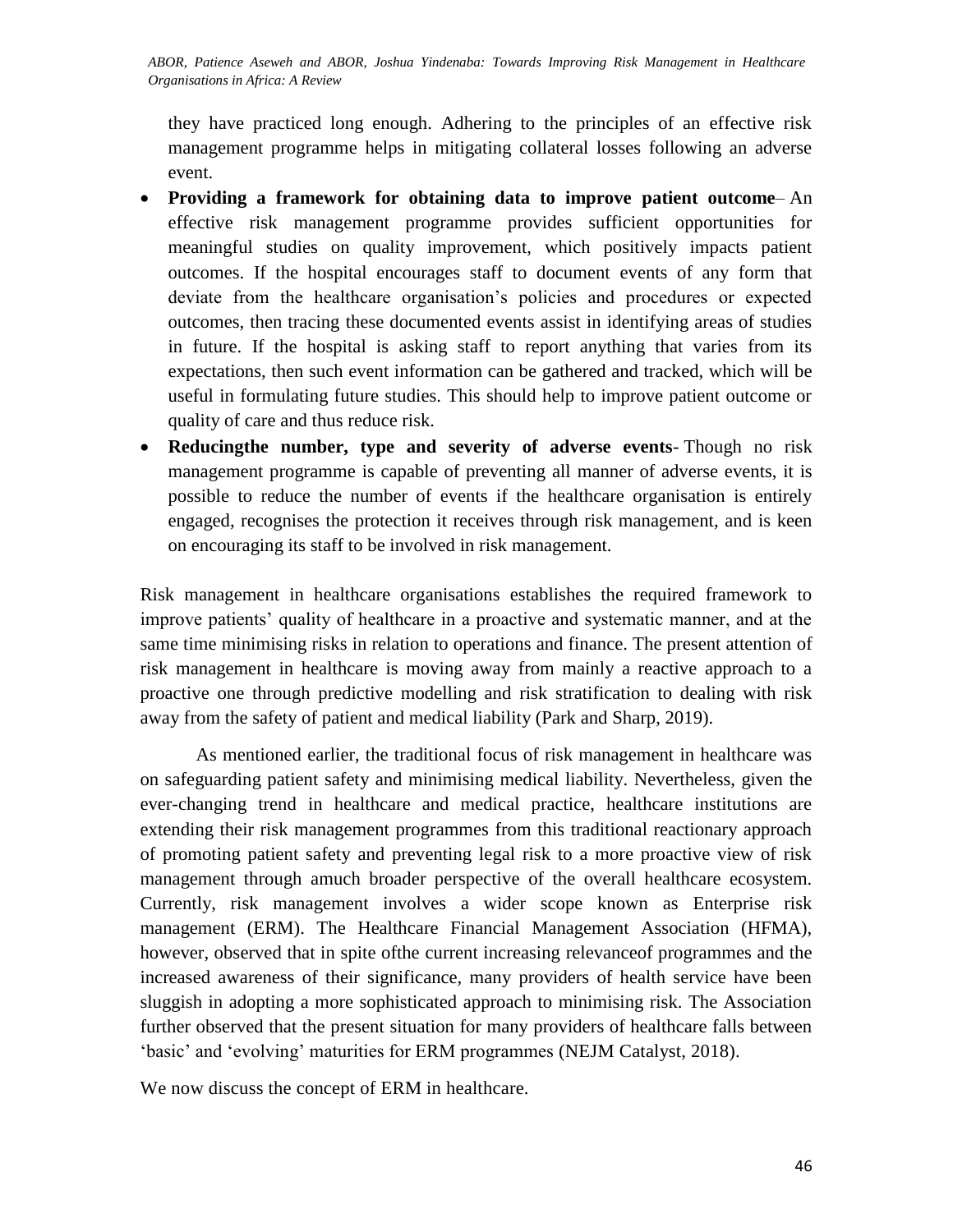## **4. Enterprise Risk Management in Healthcare**

Prior literature has looked at the issue of ERM in other industries (see Bromiley et al, 2015; Fraser and Simkins, 2016). Some studies are now examining how to apply ERM to healthcare organisations (Etges, et al, 2018; Etges, et al, 2019). Etges et al. (2018) found in their study that in healthcare organisations, ERM is recently becoming a key strategy.

ERM in healthcare involves the expansion of the role of risk management across the healthcare organisation by adopting a more holistic approach. It expands the traditional view of risk management, which focuses on patient safety and medical liability, with a "big picture" approach to risk management across the organisation. ERM involves the process of setting the strategy and framework for managing risks across the entire origination. The Committee of Sponsoring Organisations (COSO) of the Treadway Commission (2004) indicates that ERMis an approach that facilitates value-focused management that allows for financial transparency and ensures that the efficiency of enterprises is enhanced, particularly by developing a management strategy driven by business values (Troyer et al, 2005; Celona et al, 2010). Within the context of healthcare organisations, although ERM is still new, its implementation has been regarded in the extant literature as a strategic approach to improving the quality of health service (Haney et al 2013; Bruney and Salter, 2014) and ensuring the financial health of healthcare organisations (Gallagher et al. 2006).

ERM involves a process that is affected by an organisation's board, management and other staff. It is applied in a strategy setting across the organisation, which is designed for identifying possible events that are likely to affect the organisation and managing risks within a defined risk appetite, and providing sufficient assurance with respect to the realisation of the organisation's strategic objectives. There are two main approaches an organisation may consider in managing risks. It may decide to manage each risk at a time, or it may decide to manage the risk in a holistic manner. The second approach is what is known as ERM (Nocco and Stulz, 2006). Bromiley et al (2015) indicate that ERM allows for a robust, quantitative, and economic appreciation of risks and communicates the effects of such risks on the organisation at every level.

Crouhy et al (2005) and Epetimehin (2014) explain that the building blocks that form the core of ERM in healthcare organisations are policies, methodologies and infrastructures. Policies detail the risk tolerance that the health organisation has. These policies must be consistent with organisational strategy and need to communicate both internally and externally. The methodologies serve as the fundamental models for tying back into performance management. It is important to properly design, implement and examine these models. The infrastructure has to do with having in place the right human resource, and processes, including systems established for controlling and reporting risks (Crouhy et al 2005; Epetimehin, 2014).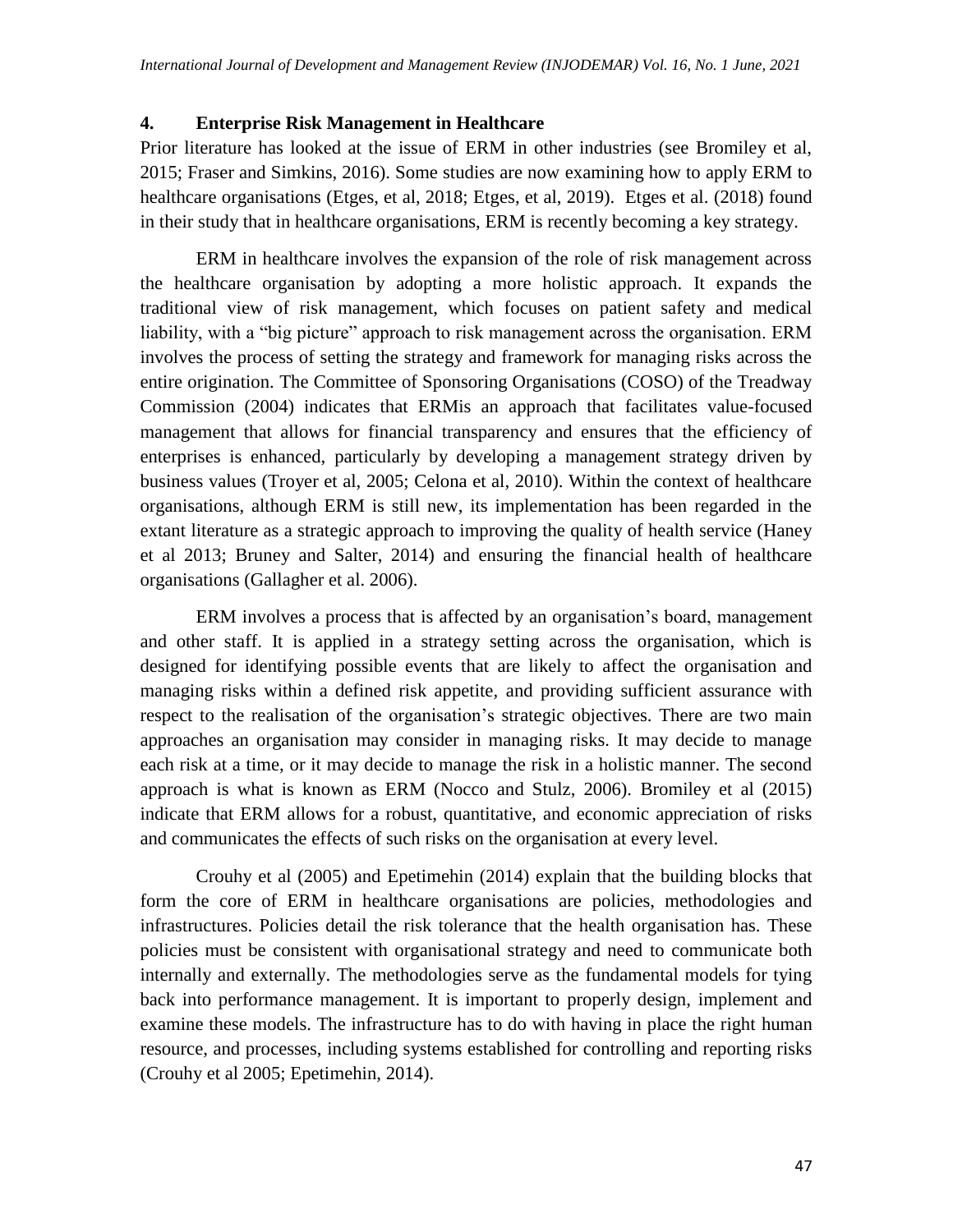ABOR, Patience Aseweh and ABOR, Joshua Yindenaba: Towards Improving Risk Management in Healthcare *Organisations in Africa: A Review*

One of the main reasons for using ERM models in healthcare is to enhance performance, whilst taking into consideration those characteristics that are peculiar to healthcare institutions contrary to other organisations (Celona, et al, 2010; Etges et al, 2019). Some of the benefits identified with respect to ERM include: 1) better awareness of the risks confronting the organisation and the ability to effectively provide appropriate responses; 2) increased confidence regarding the realisation of strategic objectives; 3) improved compliance with legal, regulatory and reporting requirements; and 4) enhanced effectiveness and efficiency regarding the operations. ERM embraces eight main risk domains, which, include operational, clinical and patient safety, strategic, financial, human capital, legal and regulatory, technological, and environmental- and infrastructural- based hazards (Carroll, et al, 2017). These are presented in Figure 1.

#### **Figure 1:** The Eight Risk Domains of ERM

NEJM Catalyst (catalyst.nejm.org) © Massachusetts Medical Society



The Eight Risk Domains of Enterprise Risk Management

The American Society for Healthcare Risk Management (ASHRM) suggests that "ERM in healthcare promotes a comprehensive framework for making risk management decisions which maximise value protection and creation, by managing risk and uncertainty and their connections to total value." According to Carroll (2014), the elements of ERM involve the following:

1. Comprehensive framework – includes an organisation-wide approach to managing risk. This involves collaboration amongst disciplines such as leaders in patient safety, executive team, compliance, quality, and clinical teams.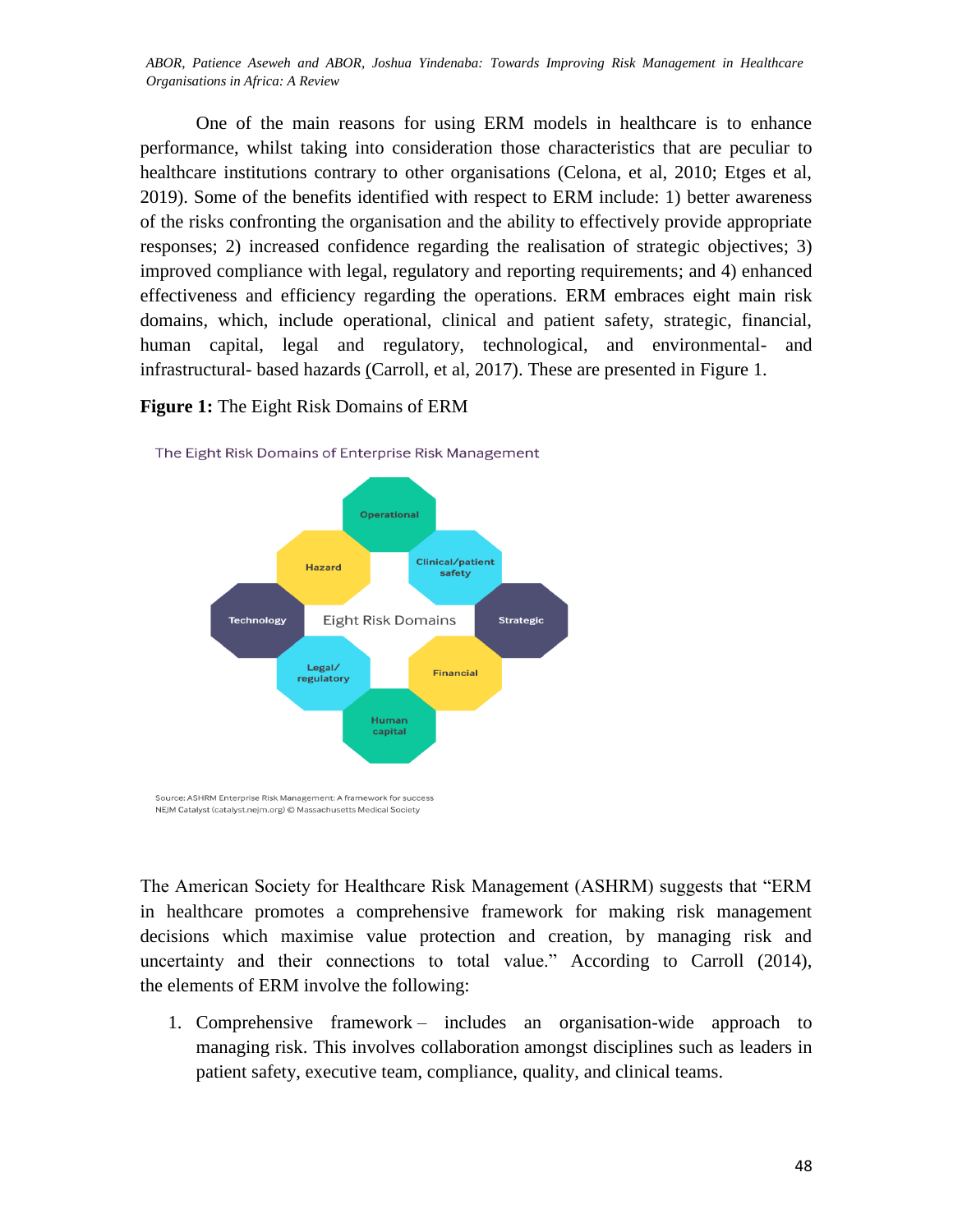- 2. Value protection includes focus on quality outcomes, patient safety, and efficient use of resources.
- 3. Value creation involves strategies to enhance market share, increase return on investment (ROI), and improve patient satisfaction.
- 4. Managing uncertainty reduces risks, promotes standardisation and reduces variability.

An organisation's strategy, structure, culture, and risk exposure are important determinants of its implementation of ERM in its processes. ERM involves the eight key components, which are derived from the COSO ERM framework, including (see COSO, 2004; Yadunath, 2018):

- i. Internal environment Management sets a philosophy with respect to risk and establishes a risk appetite. The internal environment comprises the tone of an organisation, and it establishes the basis by which an organisation's staff consider and address risk and control. It is important for top-level management to state the essence of ERM across all levels of the organisation.
- ii. Objective setting Objectives need to present before management can recognise likely events that affect their realisation. ERM helps by ensuring that management has instituted a process for setting objectives and the said objectives support and are aligned with the organisation's mission and these are also in line with its level of risk appetite.
- iii. Event identification Potential events that could affect the realisation of the organisation's objectives need to be identified. This involves recognising potential events from both internal and external sources impacting on the realisation of the objectives. It involves differentiating between events that represent risks, those that represent opportunities, and those that may be both. Opportunities are channelled back to management's strategy or the processes of objective-setting.
- iv. Risk Assessment Risks identified are analysed, which forms the core for ascertaining how to manage the identified risks. Risk assessment is carried out on an inherent and residual basis, with the assessment having to take into consideration both the likelihood and impact of risk. Risk assessment needs to be carried out on a regular basis throughout the organisation. The framework places much importance on risk assessment by emphasising on both qualitative and quantitative methods of risk assessment.
- v. Risk Response The overall risk exposure determines the risk response. Personnel focus on identifying and evaluating possible risk responses, including having to avoid (or evade), accept, reduce, and share or transfer risks –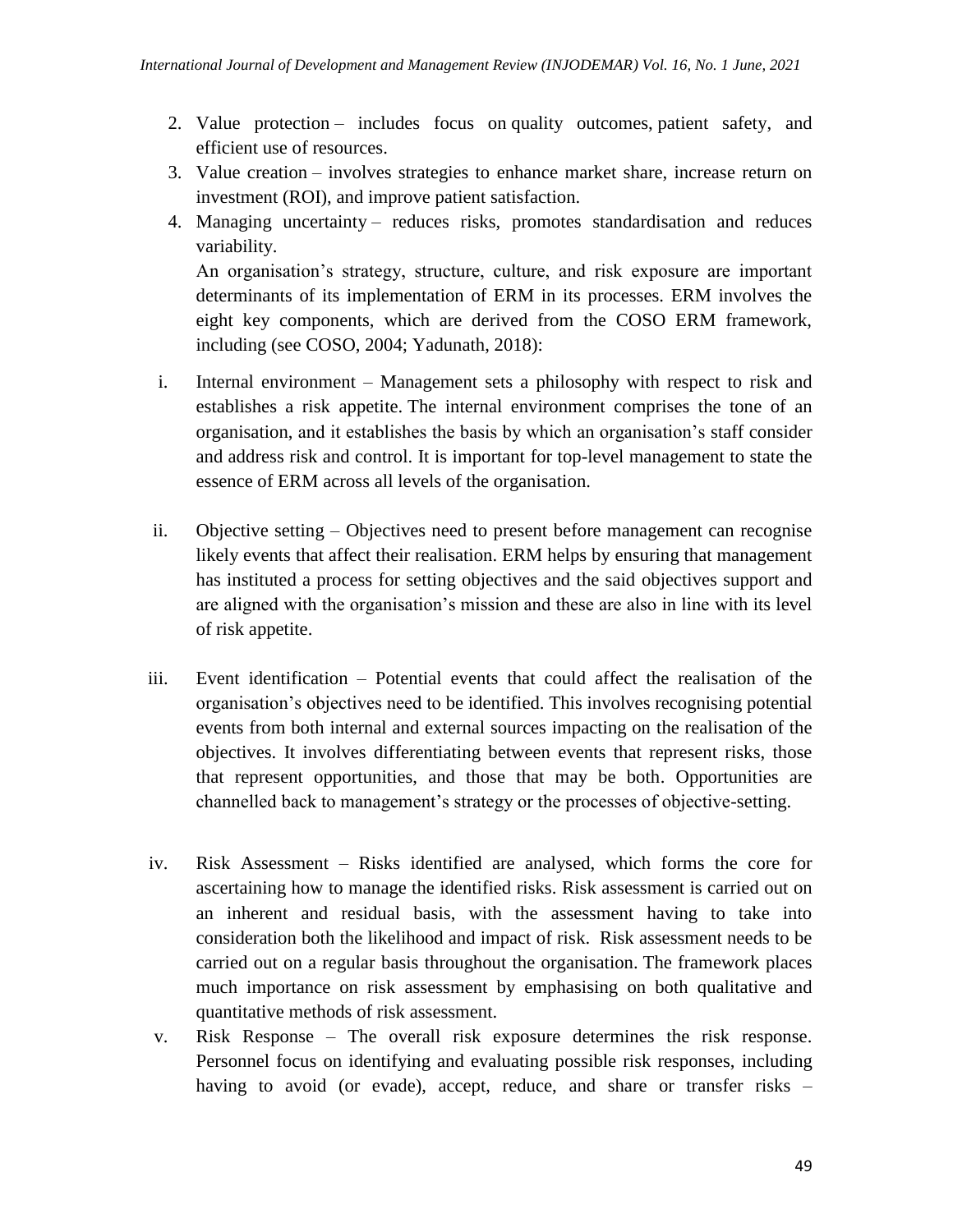developing a set of actions aimed at aligning risks with the organisation's tolerance for risk and level of risk appetite.

- vi. Control Activities These involve instituting policies and procedures and implementing them in order to ensure that risk responses are undertaken throughout the entity in an effective and consistent manner. The control activities entail how to formalise risk response in the organisation's policies, ensure clear accountability, utilise self–assessment and monitor tools and design controls into the systems and important processes.
- vii. Information and Communication Information and communication channels need to be instituted in order to ensure the entity is conscious of risks within its scope of responsibility and approach to mitigate negative outcomes. Under this, important information is identified, captured, and communicated in a form with time frames that help staff to carry out their responsibilities. Effective communication also takes place in a wider sense, moving down, across, and up the organisation. Information is needed at every level of the organisation for identifying, assessing, and responding to risk.
- viii. Monitoring The overall ERM is monitored and where necessary, the required modifications effected. Monitoring is undertaken through continuous management activities, separate evaluations, or both. In that case, it can react in dynamic manner, changing as situations may necessitate.

## **5. Towards a Risk Management Model in Healthcare Organisations**

Healthcare organisations are expected to provide an environment, which is safe for their patients and staff (Hare et al, 2006). The extant literature is clear on the need for healthcare institutions to adopt risk management so as to improve quality of patient care and also protect the organisation from risk of loss, thus enhancing its overall performance. A number of studies especially in developed countries support the establishment of risk management in healthcare. Guo (2015) observed that implementing the concepts described in AS/NZS 4360 risk management standards (jointly developed by Australia and New Zealand to satisfy both country's standards) allowed for establishing a risk management plan with systems for monitoring and evaluation, and channels for communication, consultation, and feedback that can assist to prevent major accidents. Briner et al (2010) recognise that monitoring hospital or clinical risk management focuses mainly on resources, structures, and processes, but clinical risk management ultimately aims at improving patient safety as well as medical services and care.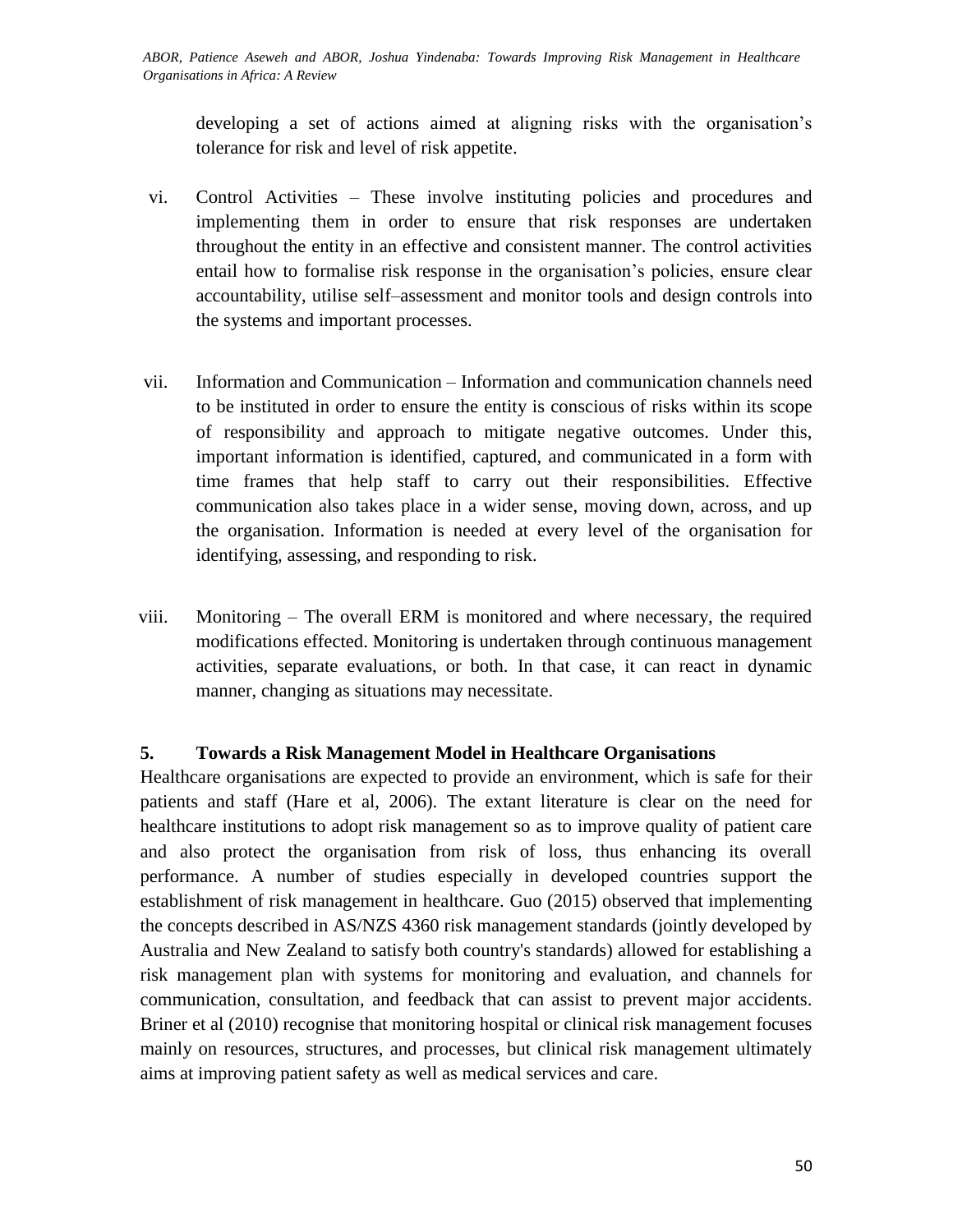The findings by Morlock and Malitz (1991) also support some of the main principles in the literature on hospital risk management, including the relevance of educating clinicians about their responsibilities in risk management, formalising communication channels in facilitating early intervention with patients and their families after adverse medical events, and instituting a strong organisational structure for handling information produced by occurrence screening or clinical incident reporting. Neale (1998) and Neale (2001**)** showed that risk management provides the foundation for minimisation of medical errors and improvement of safety of patients in healthcare organisations. They suggest the need to implement risk management as strategies and practical plans simultaneously and that healthcare providers need to be well trained and better oriented about the various risk management guidelines. Adibi et al (2012) also suggest that risk management of healthcare organisations needs to be focused on building education and culture in the facility. In a study on hospitals in US, UK and other countries, Kaya et al (2016) indicate that there is a huge potential for improving risk management practices and that risk management practices could be developed to focus on safety culture, involvement of staff, training on safety, reporting systems for risk and risk management instruments.

Standard practice requires that apart from dealing with the three systemic barriers (i.e. a punitive culture of blame that pushes issues regarding risk at the background; inability to implement a systemic approach that enables staff to learn from adverse occurrences in a more effective manner; and uncoordinated mechanisms for reporting and analysis) identified by the Canadian Healthcare Association and the Canadian National Steering Committee on Patient Safety, an effective risk management programme should include formal structure, sufficient scope to include all types of risk, risk strategies and clearly defined procedures (see Performance Management Network, 1999; Bryant and Hagg-Ricket, 2001; Patrick, 2004).

The literature and current practice also propose a holistic approach to managing risk in healthcare organisations – the ERM framework. Etges et al (2018) explored how healthcare organisationsin the US and Brazil are structuring and implementing ERM processes. They confirm in their study, that implementing ERM for healthcare organisations, has had some traction in recent times and is becoming a key strategy. They conclude by proposing an ERM model for healthcare. Etges et al (2019) later explored the main techniques for implementing ERM in healthcare, which is recognised in the framework of their earlier study. They generally propose an ERM model for health organisations based on their study of Brazilian hospitals. They however indicated that risk managers from various health facilities could look for suitable methods that allow them to implement ERM in their organisational structures, taking into consideration the extentof detail and complexity that a healthcare organisation is prepared to take. COSO (2004) identified the key components of the ERM framework to include Internal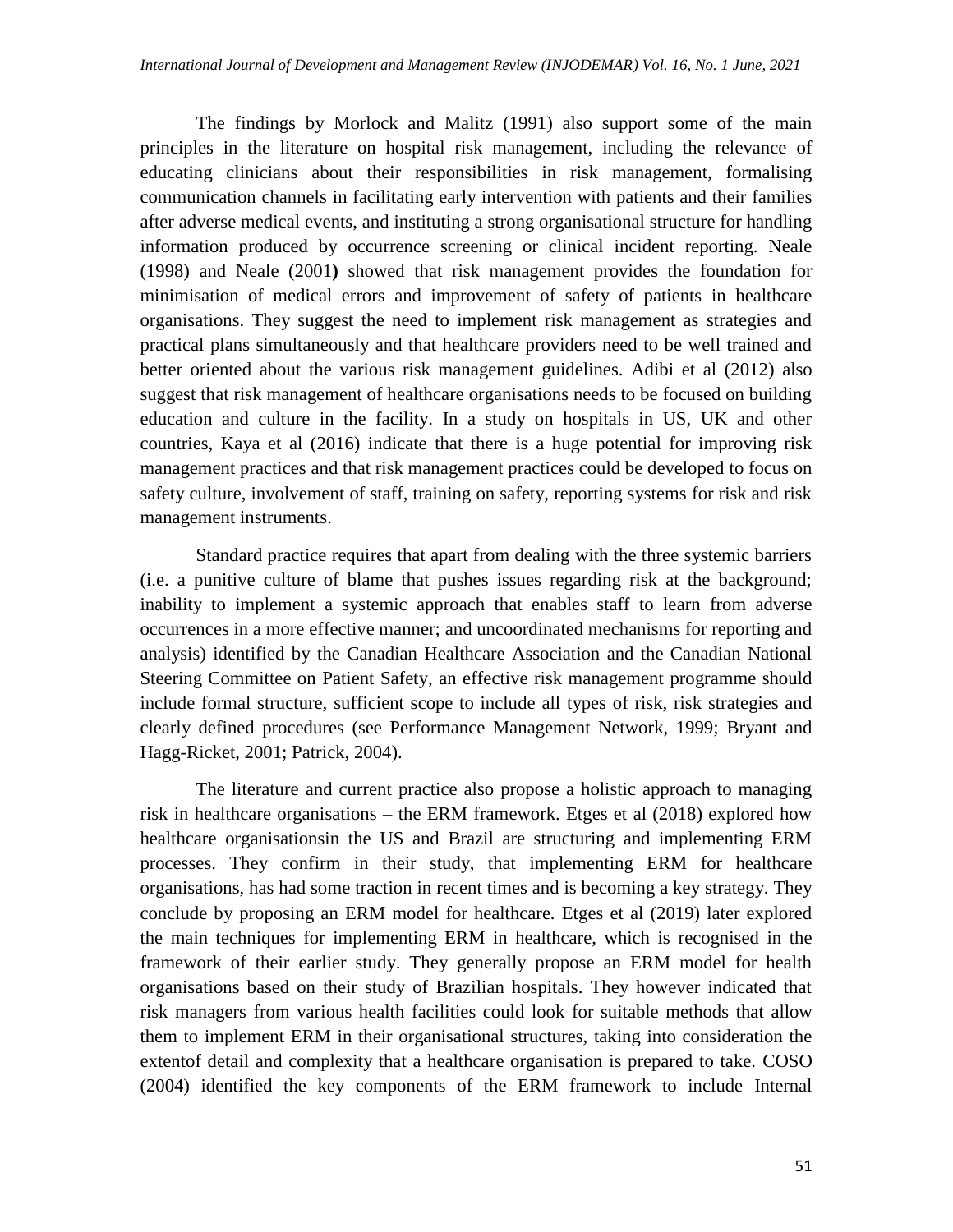*LALA, Fredrick, NDINYA, Amin, OGADA, Mauric,; CHEPKULEI, Bellah, APOLLO, Florence, MSINGA, Stephen and ABOR, Patience Aseweh and ABOR, Joshua Yindenaba: Towards Improving Risk Management in Healthcare Organisations in Africa: A Review* 

environment, Objective setting, Event identification, Risk Assessment, Risk Response, Control Activities, Information & Communication, and Monitoring.

There seems to be a dearth in the literature on risk management in healthcare organisations in Africa. The few studies suggest that healthcare organisations in Africa do not comply with the broader definition of risk management as prescribed by theory. They tend to apply the most rudimentary risk management practices (Da Costa, 2000; Abor and Bonsu, 2020). Following the discussion on the need to adopt and implement a holistic or overall risk management framework (i.e. ERM), we propose the model in Figure 2, which is expected to lead to an effective risk management in healthcare organisations in Africa. An effective risk management system will thus result in better health outcomes and enhanced performance of healthcare institutions in Africa.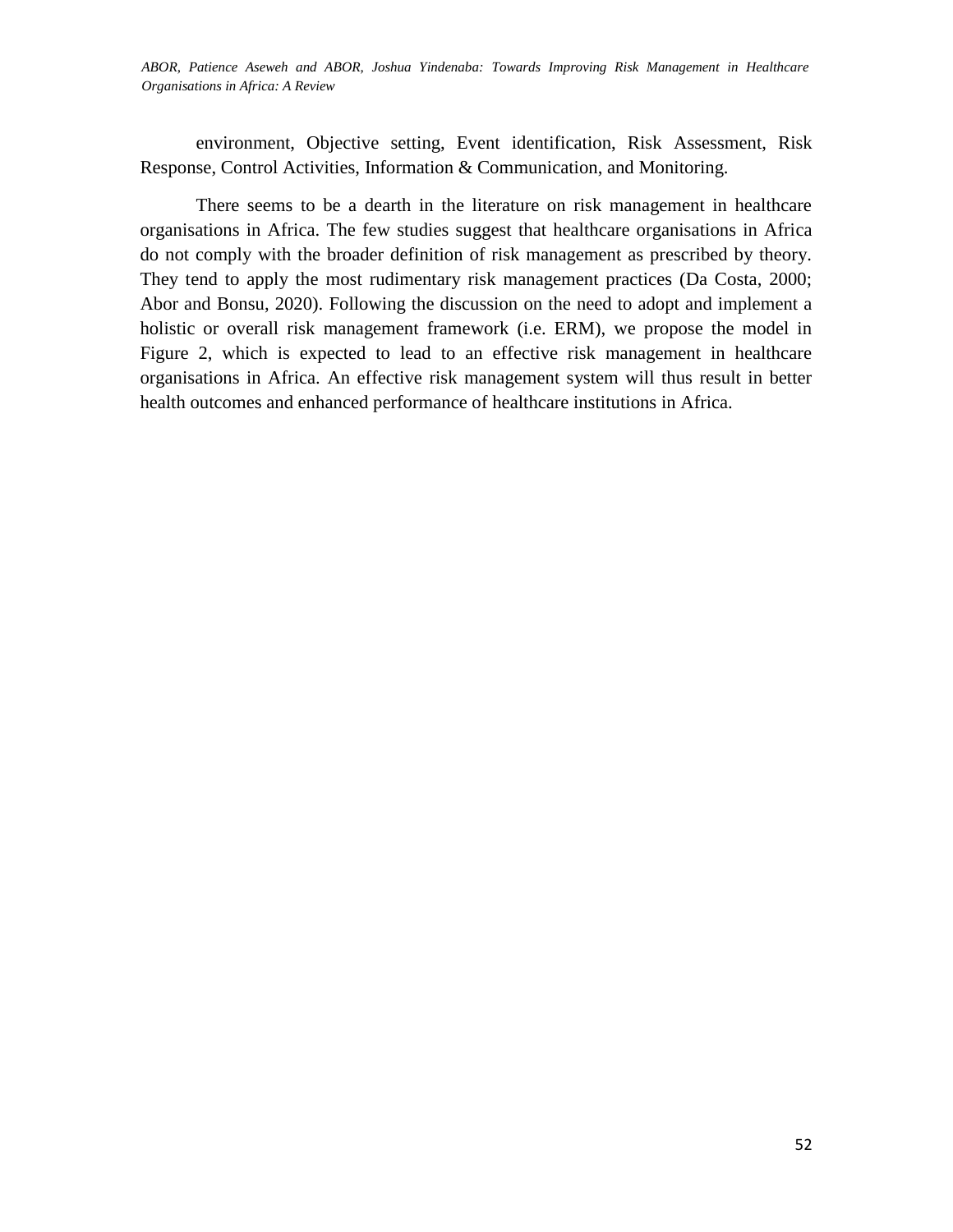

## **Figure 2: ERM Framework**

**Source:** Authors' construction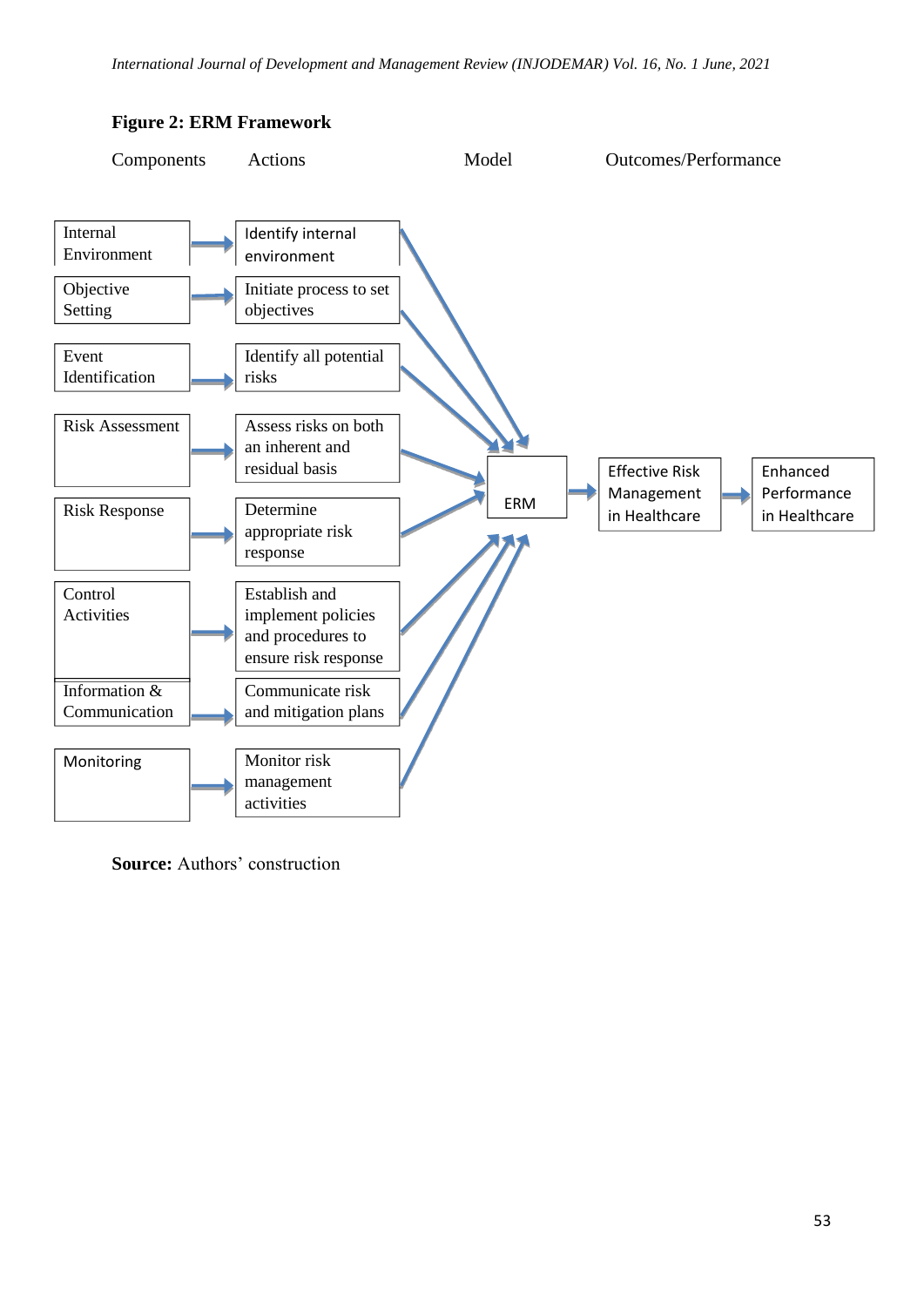ABOR, Patience Aseweh and ABOR, Joshua Yindenaba: Towards Improving Risk Management in Healthcare Organisations *in Africa: A Review*

### **6. Conclusion and Implications**

The concept of risk management has been examined mainly in other organisations. Very little is known about risk management and its applicationin healthcare organisations, particularly within the context of developing countries. This study surveyed and analysed the extant literature on risk management in healthcare and proposed a model that can be adopted by healthcare organisations in Africa. The study recognised the relevance of risk management in healthcare organisations. It is expected that with changing trends in the healthcare sectors in Africa, many law suits against healthcare organisations for medical negligence and malpractice will become common. This calls for the need to implement risk management in healthcare institutions to safeguard patient safety and minimise losses, in order to enhance performance. It is important to note that there is no system for risk management that can be said to be entirely perfect. The main objective is to ensure that healthcare institutions' identified risks are managed within acceptable levels.

There are suggestions regarding the need to have a proactive risk management programme as opposed to a reactive one. Taking a proactive risk management approach may prevent certain losses and expenses that could otherwise affect the healthcare organisation. The literature also proposes the adoption of a comprehensive risk management beyond the traditional risk management approach, which focuses on patient safety and medical liability to risk across the healthcare organisation. It identifies ERM as involving the expansion of the importance of risk management across the healthcare institution by adopting a more holistic approach. This study proposes that an ERM model will result in an effective risk management for healthcare institutions in Africa. We noted that by establishing an effective risk management system, healthcare organisations would be well positioned to successfully promote quality of healthcare and enhance performance, while managing the turbulent times of change.

### **References**

- Abor, P. A. and Bonsu, B. (2020). Clinical risk management in a Ghanaian hospital, Working Paper, University of Ghana Business School.
- Adibi, H., Khalesi, N., Ravaghi, H., Jafari, M. and Jeddian, A. R. (2012). Development of an effective risk management system in a teaching hospital, *Journal of Diabetes & Metabolic Disorders*, 11:15, https://dx.doi.org[/10.1186/2251-6581-11-15](https://dx.doi.org/10.1186%2F2251-6581-11-15) (Date accessed:  $1<sup>st</sup>$  July 2020)
- Akotey, J. O. and Abor, J. (2013). Risk management in the Ghanaian insurance industry, *Qualitative Research in Financial Markets,* 5(1): 26-42.
- Briner, M., Kessler, O., Pfeiffer, Y., Wehner, T., &Manser, T. (2010). Assessing hospitals' clinical risk management: Development of a monitoring instrument, *BMC Health Services Research*, 10(1): 337. [http://dx.doi.org/10.1186/1472-6963-](http://dx.doi.org/10.1186/1472-6963-%0910-337) 10-337Date accessed:  $7<sup>th</sup>$  July 2020
- Bromiley, P., McShane, M., Nair, A., and Rustambekov, E. (2015). Enterprise risk management: Review, critique, and research directions, *Long Range Planning*, 48: 265–76 Date accessed:  $4<sup>th</sup>$  July 2020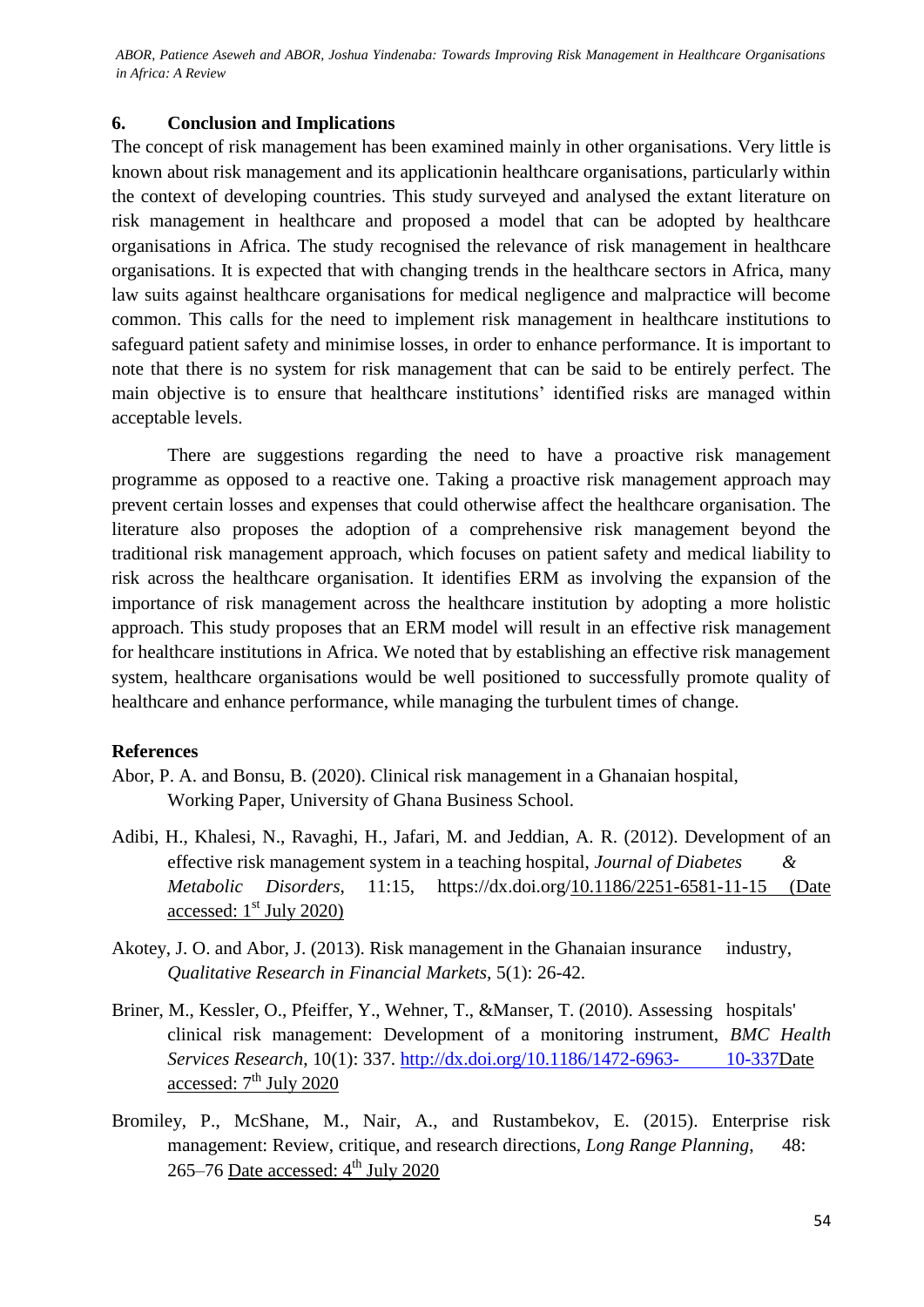- Bruney, J. M., and Salter, J. (2014). Managing operational risk in an enterprise risk management framework, Source of the Document 29th Center for Chemical Process Safety International Conference, New Orleans.
- Bryant, J. and Hagg-Ricket, S. (2001). Development of a risk management programme in: R. Carroll, (ed.) Risk Management Handbook American Society for Healthcare Risk Management. San Francisco (CA): Jossey-Bass Inc. Publishers.
- Canadian Healthcare Association (2002). Patient safety and quality care: Actions required now to address adverse events. A Backgrounder Report; 2002.
- Carroll, R. L. (2014). Enterprise risk management: A framework for success. American Society forHealthcare Risk Management, [https://www.ashrm.org/sites/default/files/ashrm/ERM-](https://www.ashrm.org/sites/default/files/ashrm/ERM-White-Paper-%098-29-14-FINAL.pdf)White-Paper- [8-29-14-FINAL.pdfD](https://www.ashrm.org/sites/default/files/ashrm/ERM-White-Paper-%098-29-14-FINAL.pdf)ate accessed: 6<sup>th</sup> July 2020
- Carroll, R., Hoppes, M, Hagg-Rickert, S., Youngberg, B. J., McCarthy, B. A..Kielhorn, T. and Driver, J. (2017). Enterprise risk management: A framework for success. American Society for Healthcare Risk Management. American Hospital Association 2017; Available online: [http://www.ashrm.org/pubs/files/white\\_papers/ERM-White-Paper-8-](http://www.ashrm.org/pubs/files/white_papers/ERM-White-Paper-8-29-14-%09FINAL.pdf)  $29-14-FINAL.pdf$ Date accessed:  $6<sup>th</sup>$  July 2020
- Celona, J., Driver, J. and Hall, E. (2010). Value-Driven ERM: Making ERM and engine for simultaneous value creation and value protection, *Journal of Healthcare Risk Management* 30(4): 15–33.
- Commission of Sponsoring Organizations of the Tread way Commission (COSO) (2004). Enterprise risk management – Integrated framework, [https://erm.ncsu.edu/library/article/coso-erm-frameworkD](https://erm.ncsu.edu/library/article/coso-erm-framework)ate accessed: 6<sup>th</sup> July 2020
- Crouhy, M., Galai, D. and Mark, R. (2005). Risk management New York: McGraw-Hill
- Da Costa, M. S. F. (2000). Risk management in health care in South Africa, Unpublished Thesis, University of South Africa

[http://uir.unisa.ac.za/bitstream/handle/10500/16775/dissertation\\_dacosta\\_msf.pdf](http://uir.unisa.ac.za/bitstream/handle/10500/16775/dissertation_dacosta_msf.pdf%09?sequence=1) [?sequence=1](http://uir.unisa.ac.za/bitstream/handle/10500/16775/dissertation_dacosta_msf.pdf%09?sequence=1)

- Epetimehin, F. M. (2014). The role of enterprise risk management in health systems Development, *IOSR Journal of Business and Management,* 16(9): 47-50.
- Dankmyer, T. and Groves, J. (1977). Taking steps for safety's sake, in hospitals, 51(10): 57-59, 66.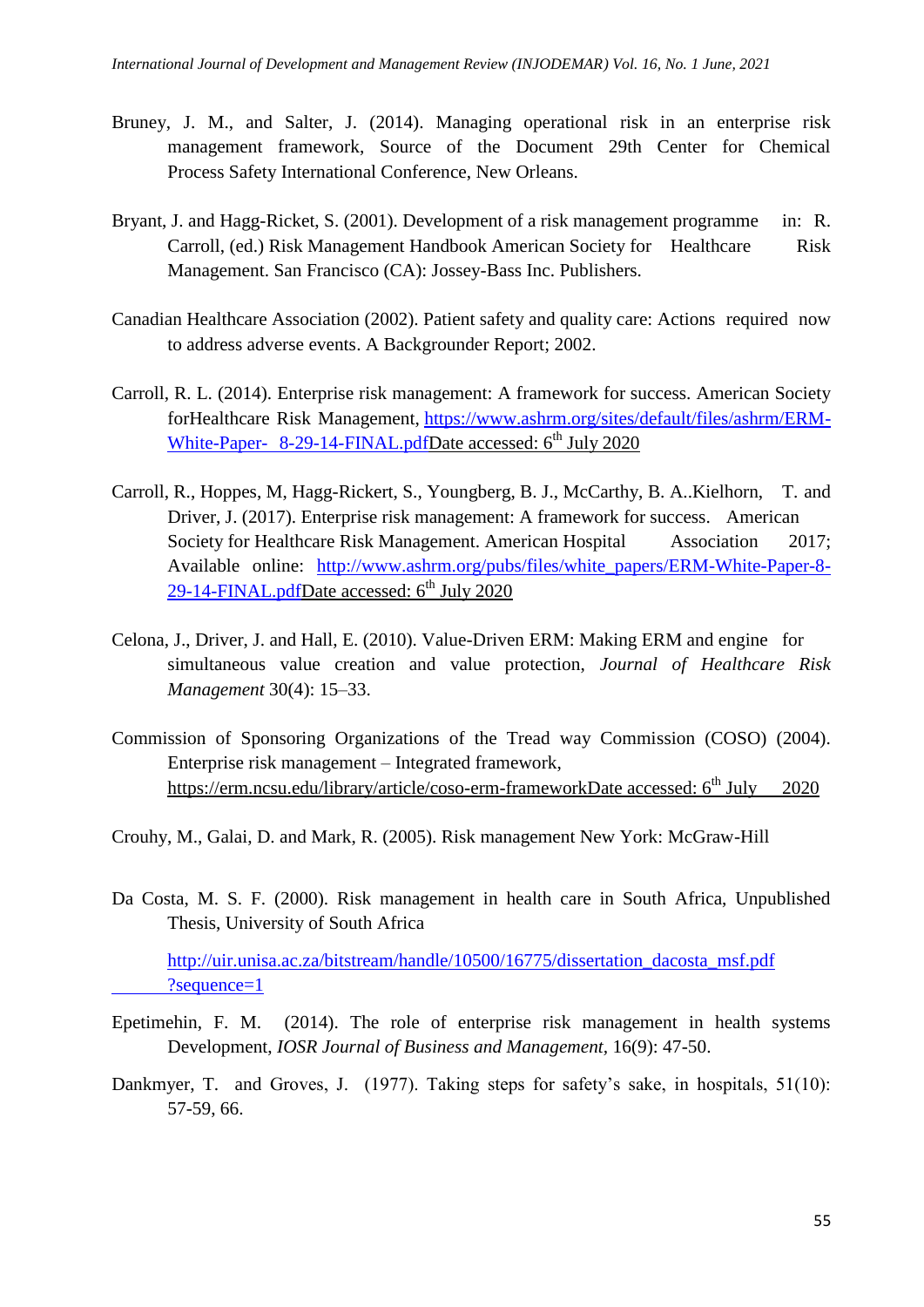ABOR, Patience Aseweh and ABOR, Joshua Yindenaba: Towards Improving Risk Management in Healthcare Organisations *in Africa: A Review*

- Etges, A.P.B.S., Grenon, V., deSouza, J. S., Neto, F. J. K, and Felix, E. A. (2018). ERM for health care organizations: An economic enterprise risk management innovation program (E2RMhealthcare), *Value in Health Regional Issues*, 17: 102 - 108
- Etges, A.P.B.S., Souza, J.S., Neto, F.J.K., Felix, E.A. (2019). A proposed enterprise risk management model for health organizations, *Journal of Risk Research*, 22(4): 513- 531
- Fernández-Castelló, A, Valle-Péreza P, Pagonessa-Damonte M. L, [M Blazquez-Muñoz,](https://pubmed.ncbi.nlm.nih.gov/?term=Blazquez-Mu%C3%B1oz+M&cauthor_id=30501942) M. and Tomás, J. F. (2018). An experience in integrated management of clinical risks, *Journal of Healthcare Quality Research*, 33(6): 311-3188.
- Fraser, J.R.S. and Simkins, B.J. (2016). The challenges of and solutions for implementing enterprise risk management, *BusHoriz,* 59: 689–98.
- Gallagher, T. H., Brundage, G., Summy, E. A., Bommarito, K. M., Ebers, A. G., Waterman, A. D., Fraser, V. J., Dunagan, C. (2006). National survey: Risk managers attitudes and experiences regarding patient safety and error disclosure, *Journal of Healthcare Risk Management,* 26(3): 11–16.
- Guo, L. (2015). Implementation of a risk management plan in a hospital operating room, *[International Journal of Nursing Sciences,](https://www.sciencedirect.com/science/journal/23520132)* 2(4): 348-354
- Hare, C., Davies, C. and Shepherd, M. (2006). Safer Medicine Administration through the Use of E-Learning, *Nursing Times*, 102(16): 25–27.
- Hickey, M. T., Forbes, M., & Greenfield, S. (2010). Integrating the institute of medicine competencies in a baccalaureate curricular revision: Process and strategies. *Journal of Professional Nursing*, 26 (4): 214-222.
- Kaya, G. K., Canbaz, H. T., Simsekler, M. C. E., Ward, J. and Clarkson, J. (2016). Risk management in hospital settings: understanding and improving the current practice, Proceedings of the Global Joint Conference on Industrial Engineering and Its Application Areas 2016, Istanbul, Turkey, July 14-15.
- Kohn L, Corrigan J. and Donaldson M. (2000). To err is human: Building a safer health system. Washington, DC: Committee on Quality of Health Care in America, Institute of Medicine National Academy Press, 2000.
- Morlock, L. L. and Malitz, F. E. (1991). Do hospitals risk management programs make a difference?: Relationships between risk management program activities and hospital malpractice claims experience, *Law and Contemporary Problems*, 54(2): 2-22
- National Steering Committee on Patient Safety (2002). Building a safer system: A national integrated strategy for improving patient safety in Canadian health care. Ottawa: Royal College of Physicians and Surgeons; 2002.
- Neale, G. (1998). Risk management in the care of medical emergencies after referral to hospital, *Journal of Royal College of Physicians of London*, 32(2): 125–9.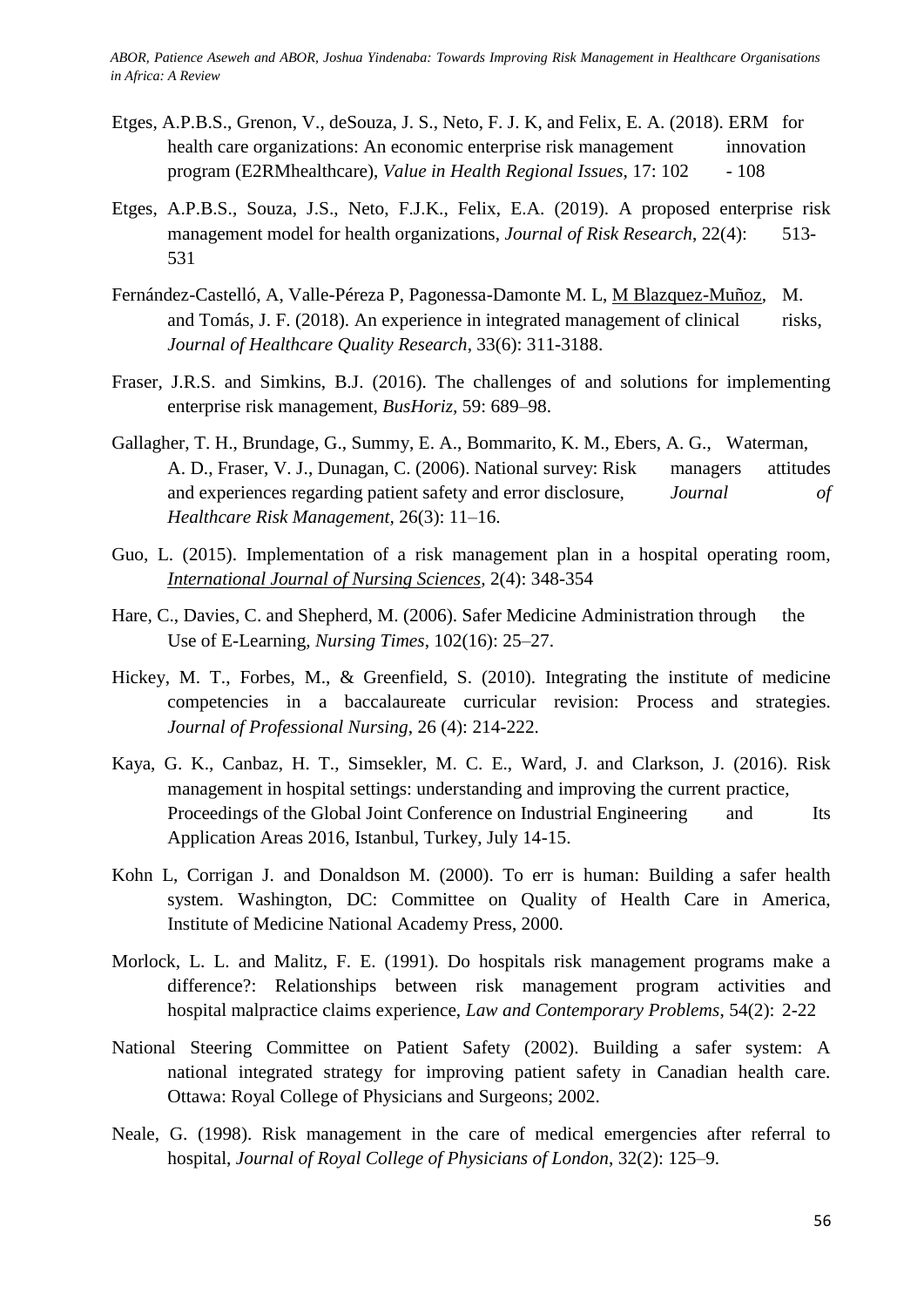- Neale, G., Woloshynowych, M., and Vincent, C. (2001). Exploring the causes of adverse events in NHS hospital practice, *Journal of Royale Society of Medicine*, 94: 322– 330.
- NEJM Catalyst (2018). What is risk management in healthcare?*NEJM Catalyst Innovations in Care Delivery journal*, [https://catalyst.nejm.org/doi/full/10.1056/CAT.18.0197D](https://catalyst.nejm.org/doi/full/10.1056/CAT.18.0197)ate accessed:  $1<sup>st</sup>$  July 2020
- Nocco, B. and Stulz, R. (2006). Enterprise risk management: Theory and practice, *Journal of Applied Corporate finance*, 18(14): 8-20
- Orlikoff , J. E. &Vanagunas, A. M. (1988), Malpractice prevention and liability control for hospitals 34 (Am Hosp Pub, 2d ed 1988); Ruth Kilduff, Clinical Risk Management-A Practical Approach ix-xi (Interqual, 1985).
- Owens P, Limcangco, R. Barrett, M.L, Heslin, K.C., Moore, B. J. (2018). Patient safety and adverse events, 2011 and 2014.Healthcare Cost and Utilization Project Agency for Healthcare Research and Quality. Available online: [https://hcup](https://hcup-us.ahrq.gov/reports/statbriefs/sb237-Patient-Safety-Adverse-Events-2011-%092014.pdf)[us.ahrq.gov/reports/statbriefs/sb237-Patient-Safety-Adverse-Events-2011-](https://hcup-us.ahrq.gov/reports/statbriefs/sb237-Patient-Safety-Adverse-Events-2011-%092014.pdf) 2014.pdfDate accessed:  $1<sup>st</sup>$  July 2020
- Park, S. J. and Sharp, A. L (2019). Improving health and health care efficiency through risk management, *Journal of Hospital Management and Health Policy*, 3(9) [http://dx.doi.org/10.21037/jhmhp.2019.04.02D](http://dx.doi.org/10.21037/jhmhp.2019.04.02)ate accessed:  $1<sup>st</sup>$  July 2020
- Patrick, L. (2004). Building an effective risk management programme in a healthcare setting, *Healthcare Management Forum*, 17(3): 27 – 29
- Performance Management Network (1999). A review of Canadian best practices in risk management. Report for the Treasury Board of Canada Secretariat.
- Rejda, G. (1998), *Principles of risk management and insurance*, Addison-Wesley, Reading, MA.
- Schmit, J.T. and Roth, K. (1990). Cost effectiveness of risk management practices, The *Journal of Risk and Insurance,* 57(3): 455-70*.*
- Shekelle P, Pronovost P, Wachter RM, et al. (2011). Advancing the science of patient safety, *Annals of Internal Medicine,* 154: 693-6.
- Singh, B. and Ghatala, M. H. (2012). Risk management in hospitals, *International Journal of Innovation*, *Management and Technology*, 3(4): 417 - 421
- The Joint Commission (200), Improving America's hospitals: The Joint Commission's Annual Report on Quality and Safety.
- Troyer, G. T., Brashear, A. D. and Green, K. J. (2005). Managing corporate governance risks in a non-profit health care organization, *Journal of Healthcare Risk Management,*  25(3): 29–34.
- US Gen Acct'g Office, Health Care Initiatives at I (cited in note 5).